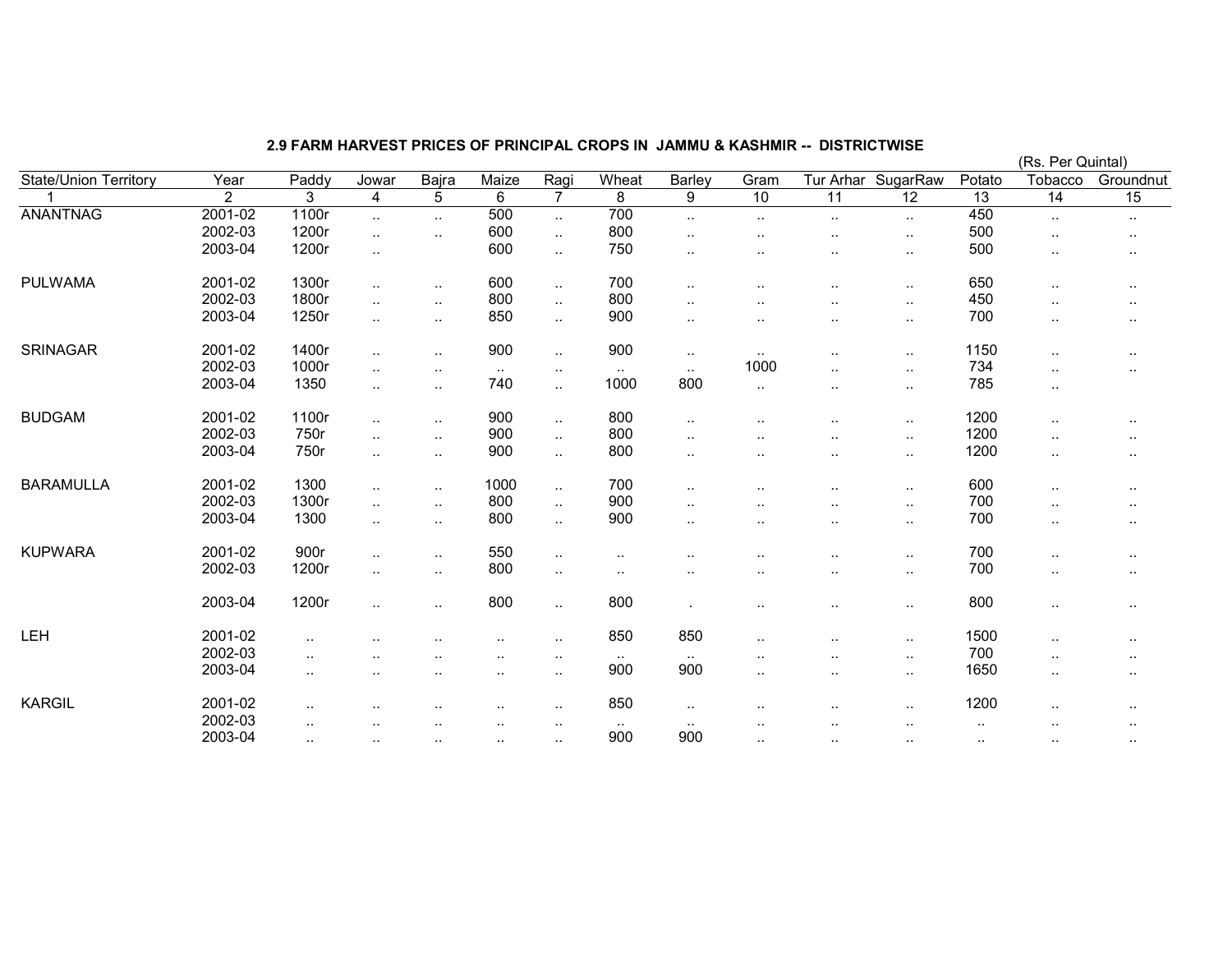| 2.9 FARM HARVEST PRICES OF PRINCIPAL CROPS IN JAMMU & KASHMIR -- DISTRICTWISE |  |  |
|-------------------------------------------------------------------------------|--|--|
|                                                                               |  |  |

|                                           |                |               |                      |                      |        |                |               |               |        |                      |           |               | (Rs. Per Quintal) |               |
|-------------------------------------------|----------------|---------------|----------------------|----------------------|--------|----------------|---------------|---------------|--------|----------------------|-----------|---------------|-------------------|---------------|
| <b>State/Union Territory</b>              | Year           | Paddy         | Jowar                | Bajra                | Maize  | Ragi           | Wheat         | Barley        | Gram   | Tur Arhar            | SugarRaw  | Potato        | Tobacco           | Groundnut     |
|                                           | $\overline{2}$ | 3             | 4                    | 5                    | 6      | $\overline{7}$ | 8             | 9             | 10     | 11                   | 12        | 13            | 14                | 15            |
| <b>JAMMU</b>                              | 2001-02        | 1400r         | $\ddotsc$            | 1200                 | 500    | $\sim$         | 650           | 675           | $\sim$ | $\sim$               | $\sim$    | 400           | 2500              | 2200          |
|                                           | 2002-03        | 1450r         | $\ddotsc$            | 1200                 | 550    | $\ddotsc$      | 665           | 680           | 2050   | $\ddotsc$            | 300**     | $\ddotsc$     | 2575              | 2300          |
|                                           | 2003-04        | 1500          | $\ddotsc$            | 1250                 | 580    | $\sim$         | 695           | 700           | $\sim$ | $\sim$               | 310**     | 413           | $\cdot$ .         | 2325          |
| <b>DODA</b>                               | 2001-02        | 1600r         | $\ddot{\phantom{1}}$ | $\sim$ $\sim$        | 800    | $\sim$         | 800           | 700           | $\sim$ | $\ddotsc$            | 250**     | 800           | 4450              | $\cdot$ .     |
|                                           | 2002-03        | 1800r         | $\ddot{\phantom{1}}$ | $\sim$               | 850    | $\sim$         | 800           | 700           |        | $\ddot{\phantom{a}}$ | $\sim$    | 383           | 4500              | $\cdot$ .     |
|                                           | 2003-04        | 1200r         | $\ddot{\phantom{a}}$ | 800                  | 600    | $\ddotsc$      | 700           | 600           | $\sim$ |                      | $\ddotsc$ | 800           | 6000              | $\sim$        |
| <b>UDHAMPUR</b>                           | 2001-02        | 1300r         | $\sim$               | 550                  | 750    | $\sim$         | 800           | 700           | $\sim$ | $\sim$               | 350**     | $\sim$ $\sim$ | $\sim$            | $\cdot$ .     |
|                                           | 2002-03        | 1230r         | 600                  | 750                  | 560    | $\ddotsc$      | 700           | 725           | 1800   | $\ddotsc$            | 650**     | 500           | 1820              | $\ddotsc$     |
|                                           | 2003-04        | 1470r         | $\ddotsc$            | 750                  | 560    | $\sim$         | 670           | 750           | 1800   | $\cdot$ .            | 700**     | 635           | 1800              | $\sim$        |
| <b>KATHUA</b>                             | 2001-02        | 1200r         | $\sim$               | 600                  | 550    | $\ddotsc$      | 600           | 600           | 2500   |                      | 500**     | 800           | $\ddotsc$         | 2000          |
|                                           | 2002-03        | 1200r         | 600                  | 500                  | 600    | $\sim$         | 650           | 650           | 2500   |                      | $800**$   | 750           | 1750              | 1500          |
|                                           | 2003-04        | 1200r         | $\ddotsc$            | 600                  | 550    | $\ddotsc$      | 650           | 650           | 2500   | $\ddotsc$            | 1400**    | 775           | 1235              | 2500          |
| <b>RAJOURI</b>                            | 2001-02        | 1100r         | $\ddotsc$            | 600                  | 600    | $\sim$         | 750           | 1100          | 3200   |                      | $\ddotsc$ | 800           | 1000              | $\cdot$ .     |
|                                           | 2002-03        | 1100r         | $\ddot{\phantom{a}}$ | 800                  | 600    | $\ddotsc$      | 800           | 1400          | $\sim$ | $\ddot{\phantom{a}}$ | $\ddotsc$ | 650           | $\cdot$ .         | $\cdots$      |
|                                           | 2003-04        | 1200r         | $\ddotsc$            | 600                  | 550    | $\sim$         | 700           | 750           | $\sim$ | $\cdot$ .            | $\cdot$ . | 900           | $\cdot$ .         | $\sim$ $\sim$ |
| <b>POONCH</b>                             | 2001-02        | 1050r         | $\ddotsc$            | $\ddotsc$            | 600    | $\ddotsc$      | 650           | $\ddotsc$     |        |                      | $\ddotsc$ | 1000          | 1800              | $\cdot$ .     |
|                                           | 2002-03        | $\sim$ $\sim$ |                      | $\sim$               | $\sim$ | $\sim$         | $\sim$ $\sim$ | $\sim$ $\sim$ | . .    |                      | $\sim$    | $\sim$        | $\cdot$ .         | $\sim$ $\sim$ |
|                                           | 2003-04        | 1025r         | $\ddotsc$            | $\ddot{\phantom{a}}$ | 600    | $\sim$         | 775           | $\ldots$      | $\sim$ | $\ddot{\phantom{a}}$ | $\sim$    | 875           | $\sim$            | $\sim$ $\sim$ |
| <b>JAMMU &amp;</b>                        | 2001-02        | 1228r         | $\ddotsc$            | 1109                 | 663    | $\ddotsc$      | 679           | 673           | 2400   | $\ddotsc$            | 302**     | 832           | 1500              | 2000          |
| <b>KASHMIR</b>                            | 2002-03        | 1229r         | 600                  | 1143                 | 552    | $\sim$         | 649           | 674           | 2065   | $\ddotsc$            | 353**     | 676           | 2575              | 2300          |
| <b>(STATE WEIGHTED</b><br><b>AVERAGE)</b> | 2003-04        | 1255r         | $\ddotsc$            | 1172                 | 617    |                | 691           | 758           | 2200   | $\ddotsc$            | 483**     | 801           | 2317              | 2413          |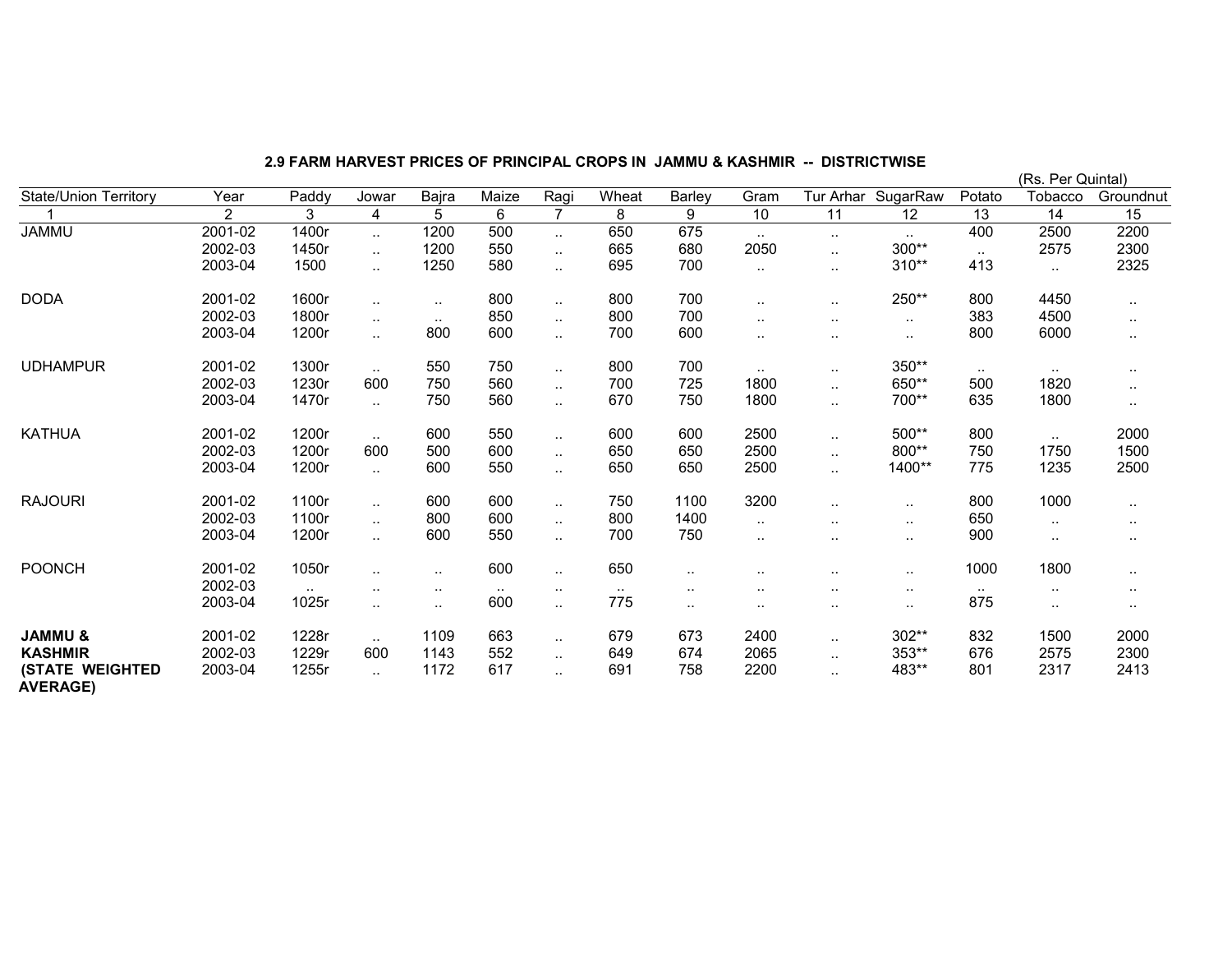## 2.9 FARM HARVEST PRICES OF PRINCIPAL CROPS IN JAMMU & KASHMIR -- DISTRICTWISE

|                              |                |               |                  |                        |                      |               |                      |               |                      |                        |                      |                      | (RS. Per Quintal)    |               |
|------------------------------|----------------|---------------|------------------|------------------------|----------------------|---------------|----------------------|---------------|----------------------|------------------------|----------------------|----------------------|----------------------|---------------|
| <b>State/Union Territory</b> | Year           |               | RapeSeed Sesamum | Linseed                | CasterSeed           | Toria         | Cotton               | Jute          | Sunnhemp             | Pepper                 | Ginger               | Chilly               | Turmeric             | Mesta         |
|                              | $\overline{2}$ | 16            | 17               | 18                     | 19                   | 20            | 21                   | 22            | 23                   | 24                     | 25                   | 26                   | 27                   | 28            |
| <b>ANANTNAG</b>              | 2001-02        | 1300          | $\ddotsc$        | $\sim$                 | $\cdot$ .            | $\sim$        | $\cdot$ .            | $\ldots$      | $\cdot$ .            | $\sim$                 | $\ddotsc$            | 4000                 | $\ldots$             | $\sim$ $\sim$ |
|                              | 2002-03        | 1700          | $\ddotsc$        | $\ddot{\phantom{a}}$ . |                      |               | $\cdot$ .            | $\sim$ $\sim$ | $\ddotsc$            | $\cdot$ .              | $\cdot$ .            | 6000                 | $\ddotsc$            | $\sim$        |
|                              | 2003-04        | 1500          | $\ddotsc$        | $\ddotsc$              |                      |               |                      | ٠.            |                      | $\cdot$ .              | $\cdot$ .            | 4500                 | $\cdot$ .            | $\sim$        |
| <b>PULWAMA</b>               | 2001-02        | 1500          | $\ddotsc$        | 1650                   | $\ddotsc$            | $\cdot$ .     | $\ddot{\phantom{0}}$ |               |                      |                        | $\sim$               | 6000                 | $\ldots$             | $\sim$ $\sim$ |
|                              | 2002-03        | 1900          | $\ddotsc$        | 2500                   | $\ddotsc$            |               | $\cdot$ .            | $\cdot$ .     |                      | $\cdot$ .              | $\cdot$ .            | 6000                 | $\cdot$ .            | $\sim$        |
|                              | 2003-04        | 2000          | $\ddotsc$        | 2500                   | ٠.                   | $\sim$        | $\ddotsc$            | $\cdot$ .     | $\ddotsc$            | $\cdot$ .              | $\cdot$ .            | 6000                 | $\cdot$ .            | $\sim$        |
| <b>SRINAGAR</b>              | 2001-02        | 1300          | $\ddotsc$        | $\ddotsc$              |                      |               | $\ddot{\phantom{0}}$ |               | $\ddotsc$            | $\ddotsc$              | $\ddot{\phantom{a}}$ | 7150                 | $\cdot$ .            | $\sim$        |
|                              | 2002-03        | 1134          | $\ddotsc$        | $\sim$                 | $\cdot$ .            |               |                      | ٠.            |                      | ٠.                     | $\ddot{\phantom{a}}$ | 7000                 | $\ddotsc$            | $\sim$        |
|                              | 2003-04        | 1230          | $\ddotsc$        | 2500                   | ٠.                   |               | $\cdot$ .            | $\sim$ $\sim$ | $\sim$               | $\cdot$ .              | $\cdot$ .            | .6835                | $\cdot$ .            | $\sim$        |
| <b>BUDGAM</b>                | 2001-02        | $\sim$        | $\cdot$ .        | $\cdot$ .              | $\ddotsc$            | $\ddotsc$     | $\cdot$ .            | $\cdot$ .     | $\ddotsc$            | $\cdot$ .              | $\cdot$ .            | 6000                 | $\ddotsc$            | $\sim$        |
|                              | 2002-03        | $\sim$ $\sim$ | $\sim$ $\sim$    | $\ddotsc$              | $\cdot$ .            |               |                      |               |                      |                        | ٠.                   | 6000                 | $\ddot{\phantom{a}}$ | $\sim$        |
|                              | 2003-04        | 1500          | $\ddotsc$        | 2300                   | $\ddot{\phantom{a}}$ |               | $\cdot$ .            | $\sim$ $\sim$ | $\cdot$ .            | $\cdot$ .              | $\cdot$ .            | 6000                 | $\ldots$             | $\sim$        |
| <b>BARAMULLA</b>             | 2001-02        | 1500          | $\ddotsc$        | 2000                   | $\cdot$ .            | $\sim$        | $\sim$               | $\ddotsc$     | $\ddotsc$            | $\cdot$ .              | $\cdot$ .            | 6000                 | $\cdot$ .            | $\sim$ $\sim$ |
|                              | 2002-03        | 1500          | $\ddotsc$        | $\ddotsc$              | $\sim$               | $\ddotsc$     | $\cdot$ .            | $\ddotsc$     | $\sim$               | $\cdot$ .              | $\ddotsc$            | 8000                 | $\cdot$ .            | $\sim$ $\sim$ |
|                              | 2002-03        | 1500          | $\cdot$ .        | $\ddotsc$              |                      |               | $\ddot{\phantom{0}}$ | $\ddotsc$     | $\ddotsc$            |                        | $\ddotsc$            | $\cdot$ .            | ٠.                   | $\ddotsc$     |
| <b>KUPWARA</b>               | 2001-02        | 1800          | $\cdot$ .        |                        |                      |               |                      |               |                      | ٠.                     | $\ddot{\phantom{a}}$ | $\sim$               | ٠.                   | $\sim$        |
|                              | 2002-02        | 2000          | $\cdot$ .        | $\ddotsc$              |                      | ٠.            | $\ddot{\phantom{0}}$ | $\sim$ $\sim$ | $\ddotsc$            | $\cdot$ .              | $\cdot$ .            | 8000                 | $\sim$               | $\sim$        |
|                              | 2003-04        | 2000          | $\ddotsc$        | $\ddot{\phantom{a}}$   | $\cdot$ .            |               | $\cdot$ .            | $\cdot$ .     | $\ddot{\phantom{0}}$ | $\cdot$ .              | $\ddot{\phantom{a}}$ | $\cdot$ .            |                      | $\ddotsc$     |
| <b>LEH</b>                   | 2001-02        | 2500          | $\cdot$ .        |                        |                      |               |                      |               |                      | ٠.                     |                      | $\ddotsc$            |                      | $\sim$        |
|                              | 2002-03        | $\sim$        |                  |                        |                      | ٠.            | $\ddot{\phantom{0}}$ | $\sim$ $\sim$ | $\ddotsc$            | $\ddot{\phantom{a}}$ . | $\ddot{\phantom{a}}$ | $\sim$               |                      | $\ldots$      |
|                              | 2003-04        | $\sim$        | $\cdot$ .        | $\ddotsc$              | $\cdot$ .            | $\ddotsc$     | $\cdot$ .            | $\cdot$ .     | $\sim$               | $\cdot$ .              | $\sim$               | $\ddot{\phantom{a}}$ | $\cdot$ .            | $\sim$        |
| <b>KARGIL</b>                | 2001-02        | ٠.            | $\cdot$ .        | $\ddot{\phantom{a}}$   | $\cdot$ .            |               | $\ddot{\phantom{0}}$ |               | $\sim$               | $\cdot$ .              |                      | $\sim$               |                      | $\sim$        |
|                              | 2002-03        | $\sim$        |                  |                        |                      |               |                      |               |                      |                        |                      |                      |                      | $\cdot$ .     |
|                              | 2003-04        | $\sim$ $\sim$ | $\cdots$         | $\sim$ $\sim$          | $\sim$ $\sim$        | $\sim$ $\sim$ | $\sim$ $\sim$        | $\sim$ $\sim$ |                      |                        | $\ddotsc$            | $\sim$ $\sim$        |                      |               |

(Rs. Per Quintal)